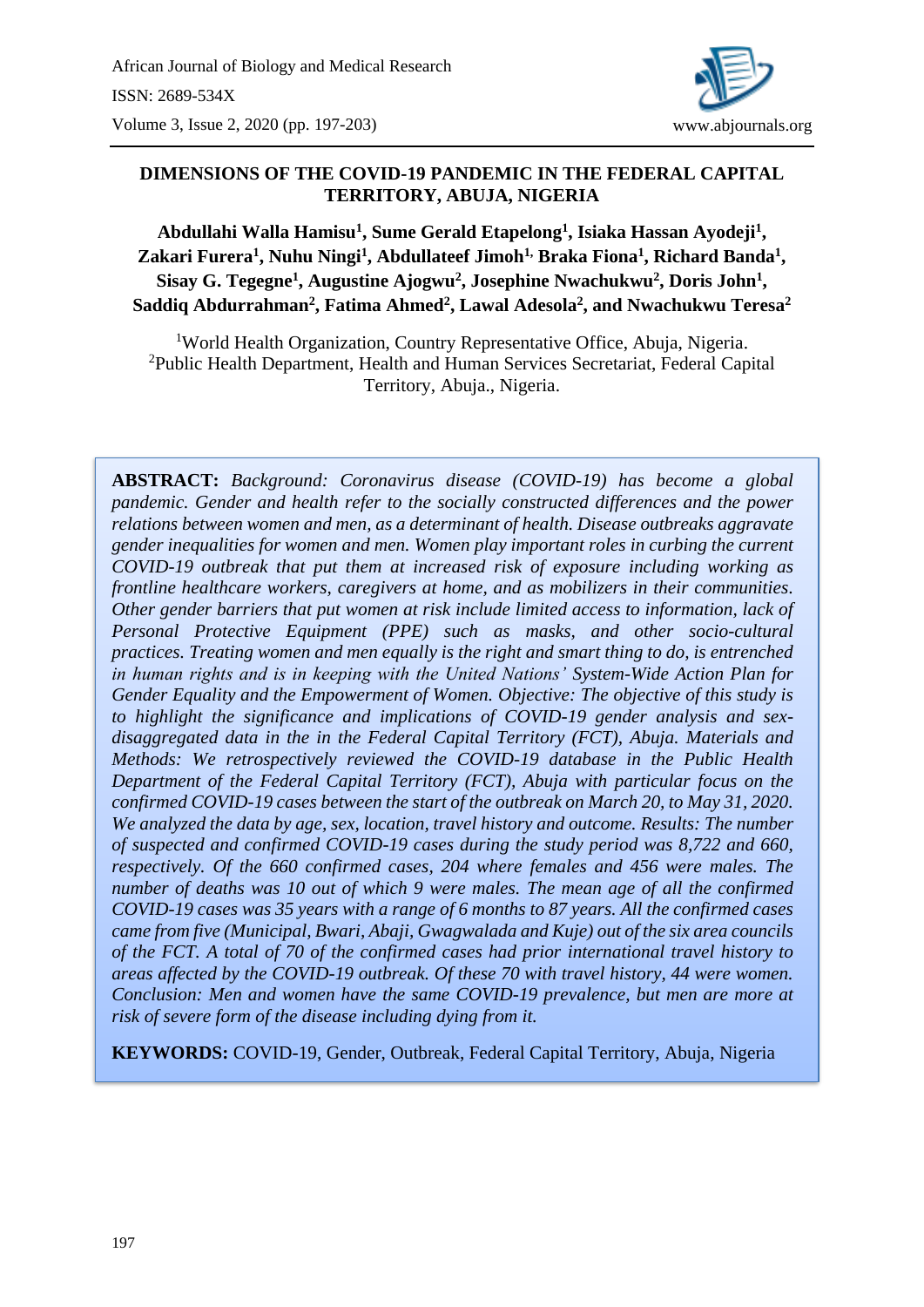

# **INTRODUCTION**

Coronavirus disease (COVID-19) started in Wuhan, capital of Central China's Hubei province in late December 2019 and by 30 January 2020, the disease was declared a Public Health Emergency of International Concern (PHEIC) by the World Health Organization and subsequently a global pandemic<sup>1,2</sup>. COVID-19 is the sixth disease to be declared as a PHEIC since 2005 when the new International Health Regulation (IHR) came into force<sup>3</sup>. According to the IHR(2005), [SARS,](https://en.wikipedia.org/wiki/Severe_acute_respiratory_syndrome) [Smallpox,](https://en.wikipedia.org/wiki/Smallpox) [wild type](https://en.wikipedia.org/wiki/Wild_type) [poliomyelitis,](https://en.wikipedia.org/wiki/Poliomyelitis) and any new subtype of [human](https://en.wikipedia.org/wiki/Human_influenza)  [influenza](https://en.wikipedia.org/wiki/Human_influenza) are automatically PHEICs and thus do not require an IHR decision to declare them as such<sup>4</sup>.

Gender and health refer to the socially constructed differences and the power relations between women and men, as a determinant of health<sup>5</sup>. The health of both sexes is influenced by biological factors as well as other socio-cultural factors which determine risk factors, access and utilization of health care services and products as well as interaction with healthcare providers. In addition, health problems in men and women is also influenced by socioeconomic status, ethnicity and geolocation<sup>6,7</sup>. All these factors intertwine to influence the course of the disease and its outcome. In gender inequality, one group is systematically empowered over another leading to inequities between men and women in health status and provision of appropriate health services. Communities with high gender inequality have been found to be unhealthy for both men and women<sup>8</sup>.

Disease outbreaks aggravate gender inequalities for women and men. Women play important roles in curbing the current COVID-19 outbreak that put them at increased risk of exposure including working as frontline healthcare workers, caregivers at home, and as mobilizers in their communities<sup>9</sup>. Other gender barriers that put women at risk include limited access to information, lack of Personal Protective Equipment (PPE) such as masks; and other sociocultural practices<sup>10</sup>. Treating women and men equally is the right and smart thing to do, is entrenched in human rights and is in keeping with the United Nations' System-Wide Action Plan for Gender Equality and the Empowerment of Women $<sup>11</sup>$ .</sup>

#### **METHODS**

#### **Study area and population**

The Federal Capital Territory (FCT), Abuja is the Capital of Nigeria and lies between latitude 8.25 and 9.20 north of the equator and longitude 6.45 and 7.39 east of Greenwich Meridian. It is geographically located in the centre of the country. The FCT is bordered by the states of Niger to the West and North, Kaduna to the northeast, Nasarawa to the east and south and Kogi to the southwest. The total population is close to five million and is sub-divided into 6 Area Councils (Abaji, Bwari, Gwagwalada, Kuje, Kwali and Municipal) which are equivalent to Local Government Areas (LGAs) in other states of Nigeria. The Municipal Area Council is the largest of all the area councils in the FCT accounting for over 55% of the total population. In addition, there are 62 political wards and 2,652 settlements.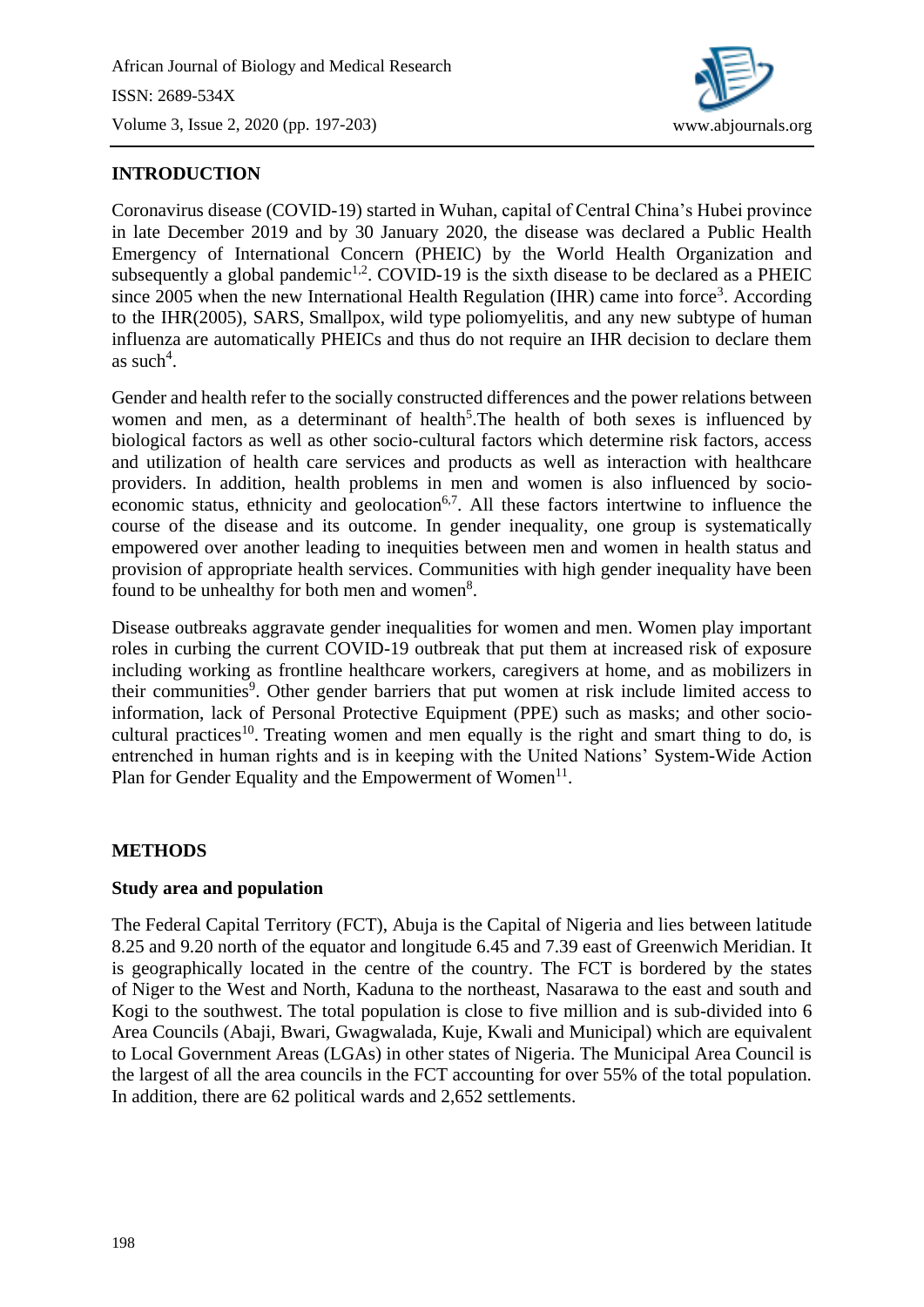

## **Brief Description of COVID-19 Surveillance Including Community Active Surveillance in FCT, Abuja**

At the start of COVID-19 outbreak in the FCT, the initial strategy of detecting suspected cases was through receipt of alerts/calls from suspected cases or their proxies (e.g. relations, neighbors or clinicians) by designated members of the EOC who in turn verified that the suspected case satisfied the COVID-19 case definition before arranging for sample collection either in the homes of suspected cases or in a designated area near the International Conference Centre (ICC), Abuja. An additional strategy, the community active surveillance was added on the 13th April 2020. This strategy entailed advocacy to traditional leaders, community mobilization in high risk areas and provision of sample collection centres in these high-risk communities. Through these combined strategies, a total of 8,722 samples were collected from all the area councils as at 31st May 2020. Samples were tested at the National Reference Laboratory, Gaduwa, Abuja. Confirmed COVID-19 cases were isolated in designated health facilities by the FCT administration.

#### **Data Collection AND Analysis**

Data sources for analysis were from the COVID-19 excel database of the Public Health Department of the FCT as well as the master list of FCT settlements at the WHO office in the FCT. We abstracted data from the start of the outbreak on March 20, to May 31, 2020. We conducted gender analysis based on sex disaggregated data using Microsoft Office Excel 2010.

### **RESULTS**

The total number of samples collected as at May 31, 2020 was 8,722 (Table 1) out of which 660(7.6%) was confirmed. Of the 8,722 samples collected, 5,899(68%) and 2,823(32%) were collected from men and women, respectively. The total number of COVID-19 positive cases among men and women was 456(69%) and 204(31%) respectively. The Municipal area council accounted for 7,054(81%) of all samples collected and 604(92%) of all the COVID-19 positive cases. The mean age of the COVID-19 cases was 35 years (range: 6 months to 87 years). The number of COVID-19 cases that died was 10 out of which 9(90%) deaths were among men. The number of deaths with comorbidity was 6(60%). The mean age of those that died of the disease was 50 years (range: 32 to 68 years). Of the 660 COVID-19 positive cases, a total of 70(10.6%) had history of international travel to countries affected by the pandemic. The number of confirmed men and women with international travel history was 26(37%) and 44(63%) respectively. A total of 68(97%) of those with history of international travel came from the Municipal council.

### **DISCUSSION**

Initially as with every region of the world, the first COVID-19 cases in the country and indeed the FCT came from exposure to international contacts—travel, trade, tourism, or business. These initial cases were mostly clustered in Municipal area council and so was the community active surveillance. Of the 70 confirmed cases with international travel history, 40(57%) came back from Saudi Arabia and 14(20%) from the United Kingdom. These countries had their first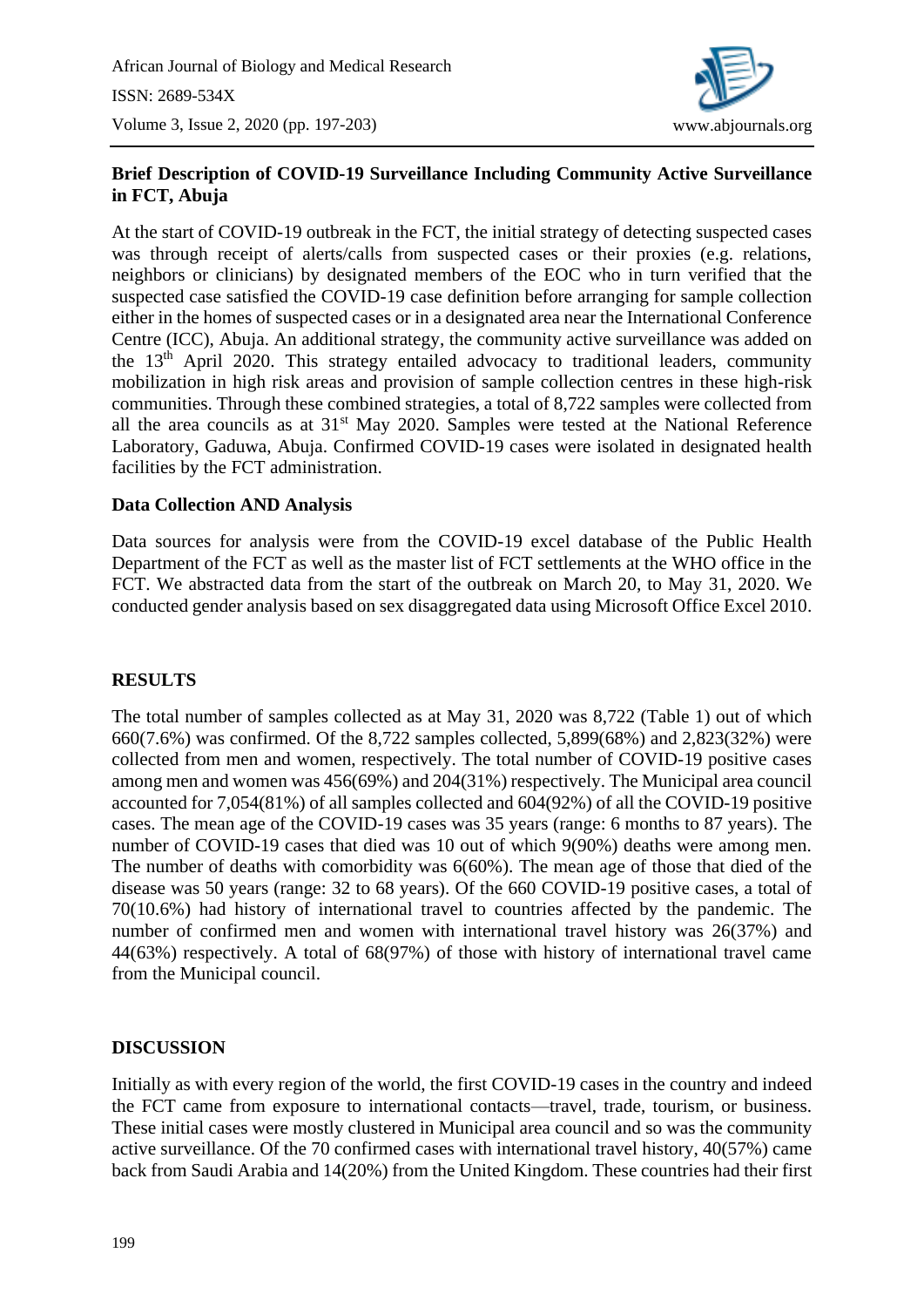

COVID-19 cases before Nigeria and are among the most frequented countries by Nigerians. The rising new COVID-19 cases where there is no recent history of travel to infected areas or recent contact with confirmed cases was strongly suggestive of community transmission.

The FCT had one of the highest number of samples taken per million of population  $(>2,500)$ in the country. This was due to the intensive community active surveillance instituted in order to improve access to COVID-19 testing to population with poor knowledge of COVID-19 in addition to digitally marginalized population who do not have access to COVID-19 testing information, do not have phones or credit in their phones due to poverty. There was more than twice the number (5,899) of men tested as women (2,823). This sex difference may be artificial especially in our society where female movements in some communities are restricted due to cultural practices and hence their access to COVID-19 testing is limited<sup>12</sup>. Indeed, Women have been shown to utilize screening tests more than their male counterparts by a large margin in primary care and in the greater use of additional diagnostic procedures<sup>13</sup>. The sex difference in testing may also have accounted for the difference in the confirmed cases among men (456) and women (204) by almost the same margin.

The FCT has relatively younger age group of COVID-19 cases. The most affected age group was 15-34 with a mean age of 35 years. This may have contributed to the observed relatively low case fatality (1.5%); but the economic impact may be significant considering the productivity of this age group. Six (60%) of the 10 confirmed COVID-19 cases that died in the FCT were over 50 years and had comorbidities (mostly hypertension and diabetes). Older population (>50 years) are more vulnerable to the disease and more likely to have the severe form of the disease given that they tend to have weaker immune system and are likely to have underlying chronic illnesses $14-16$ .

Of the 10 COVID-19 cases that died in the FCT, 9(90%) were males. While men and women may have the same prevalence, it is almost unanimous that men with COVID-19 are more at risk for worse outcomes including need of intensive care and death independent of  $age^{17}$ . Although the mean age of all the COVID-19 cases was 35 years, the mean age of those that died was 50 years. Many postulates tried to explain this observation as caused by the genes, hormones, the immune system, high risk behavior (e.g. smoking) and prevalence of chronic diseases (e.g. heart disease, diabetes and cancer)<sup>18</sup>. This gender role in mortality has also been observed in SARS patients where the percentage of males who died was higher than in women  $(P = 0.015)19$ .

While the disease itself may be subtle on women, especially in terms of case fatality, its larger extended impact on women and girls is enormous. Many women were trapped at home during lockdowns with their abusers while being cut off from normal support services20. Spikes in domestic violence, rape and teen pregnancies were reported21,22. The death of men breadwinners and lockdowns with attendant loss of jobs and earnings meant additional economic hardship to women and girls in a family. In addition, meagre family resources may be redirected to cater for the needs of boys over girls.

We conclude that Men and women have the same COVID-19 prevalence, but men are more at risk of severe form of the disease including dying from it. We also recommend that COVID-19 gender analysis and sex-disaggregated data at all levels be available to guide policies and actions. The current COVID-19 palliatives being distributed by the Governments should prioritize women and girls. Key health services for women and girls in the health facilities,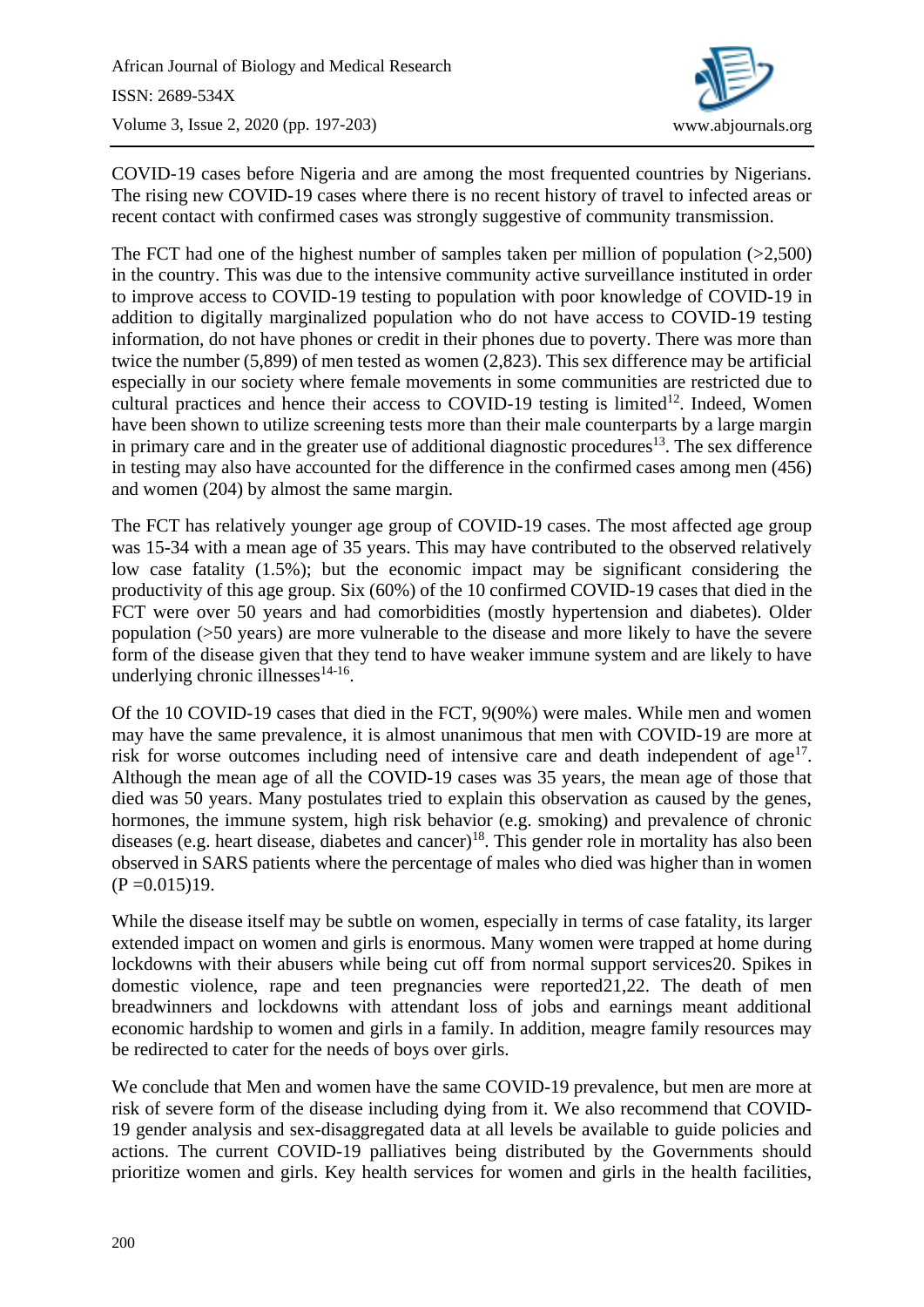

such as reproductive and sexual health services should be preserved. Investment in girl child education should be made to prevent dropout.

## **REFERENCES**

- [1] Jelili Olaide Mustapha et al. Public health preparedness towards COVID-19 outbreak in Nigeria. Asian Pacific Journal of Tropical Medicine. March 2, 2020, IP: 10.232.74.26]. doi: 10.4103/1995-7645.279650
- [2] Rajiv Chowdhury et al. Dynamic interventions to control COVID-19 pandemic: a multivariate prediction modelling study comparing 16 worldwide countries. *Eur J Epidemio 35, 389-399(202).* https://doi.org/10.1007/s10654-020-00649-w
- [3] Mohammed A. Soghaier et al. Public Health Emergency of International Concern (PHEIC) has Declared Twice in 2014, Polio and Ebola at the Top. [AIMS Public Health](https://www.ncbi.nlm.nih.gov/pmc/journals/3313/) [v.2\(2\); 2015](https://www.ncbi.nlm.nih.gov/pmc/issues/301748/) PMC5690278. doi: [10.3934/publichealth.2015.2.218](https://dx.doi.org/10.3934%2Fpublichealth.2015.2.218)
- [4] Fearnley E et al. International Health Regulations (2005): public health event communications in the Western Pacific Region. *Western Pac Surveill Response J*. 2013;4(3):26-27. Published 2013 Sep 30. doi:10.5365/WPSAR.2013.4.3.003
- [5] World Health Organization. Gender and Health. Technical paper, WHO/FRH/WHD/98.16, 1998.
- [6] [Lesley Doyal,](https://www.ncbi.nlm.nih.gov/pubmed/?term=Doyal%20L%5BAuthor%5D&cauthor=true&cauthor_uid=11691769) Sex, gender, and health: the need for a new approach. [BMJ.](https://www.ncbi.nlm.nih.gov/pmc/articles/PMC1121552/) 2001 Nov 3; 323(7320): 1061–1063. doi: [10.1136/bmj.323.7320.1061](https://dx.doi.org/10.1136%2Fbmj.323.7320.1061)
- [7] Lagro-Janssen T et al. The importance of gender in health problems. *Eur J Gen Pract*. 2008;14 Suppl 1:33-37. doi:10.1080/13814780802436127
- [8] Katherine Clegg Smith. Sex, Gender and Health. The Johns Hopkins University. 2006. URL:<https://www.colleaga.org/sites/default/files/attachments/Unit2Gender.pdf>
- [9] Mathieu Boniol et al. Gender equity in the health workforce: Analysis of 104 countries. Health Workforce Working paper 1. March 2019. World Health Organization. WHO/HIS/HWF/Gender/WP1/2019.1 URL: [https://apps.who.int/iris/bitstream/handle/10665/311314/WHO-HIS-HWF-Gender-](https://apps.who.int/iris/bitstream/handle/10665/311314/WHO-HIS-HWF-Gender-WP1-2019.1-eng.pdf)[WP1-2019.1-eng.pdf](https://apps.who.int/iris/bitstream/handle/10665/311314/WHO-HIS-HWF-Gender-WP1-2019.1-eng.pdf)
- [10] Geordan Shannon et al. Feminization of the health workforce and wage conditions of health professions: an exploratory analysis. Human Resources for Health (2019) 17:72 https://doi.org/10.1186/s12960-019-0406-0
- [11] [Endalcachew](https://www.sciencedirect.com/science/article/pii/S2405883116300508#!) Bayeh. The role of empowering women and achieving gender equality to the sustainable development of Ethiopia. [Pacific Science Review B: Humanities and](https://www.sciencedirect.com/science/journal/24058831)  [Social Sciences.](https://www.sciencedirect.com/science/journal/24058831) [Volume 2, Issue 1,](https://www.sciencedirect.com/science/journal/24058831/2/1) January 2016, Pages 37-42
- [12] Jian-Min Jin et al. Gender Differences in Patients With COVID-19: Focus on Severity and Mortality. Front. Public Health, 29 April 2020.
- [13] Stoverinck MJ, Lagro-Janssen AL, Weel CV. Sex differences in health problems, diagnostic testing, and referral in primary care. *J Fam Pract*. 1996;43(6):567‐576.
- [14] Wi Wittgenstein Centre Conference 2020. Demographic Aspects of the COVID-19 Pandemic and its Consequences. Vienna Institute of Demography. Venna, November 30 - December 1, 2020.<https://www.oeaw.ac.at/vid/events/calendar/conferences/covid-19/>
- [15] Jennifer Beam Dowd et al. Demographic science aids in understanding the spread and fatality rates of COVID-19. Proceedings of the National Academy of Sciences May 2020, 117 (18) 9696-9698; DOI: 10.1073/pnas.2004911117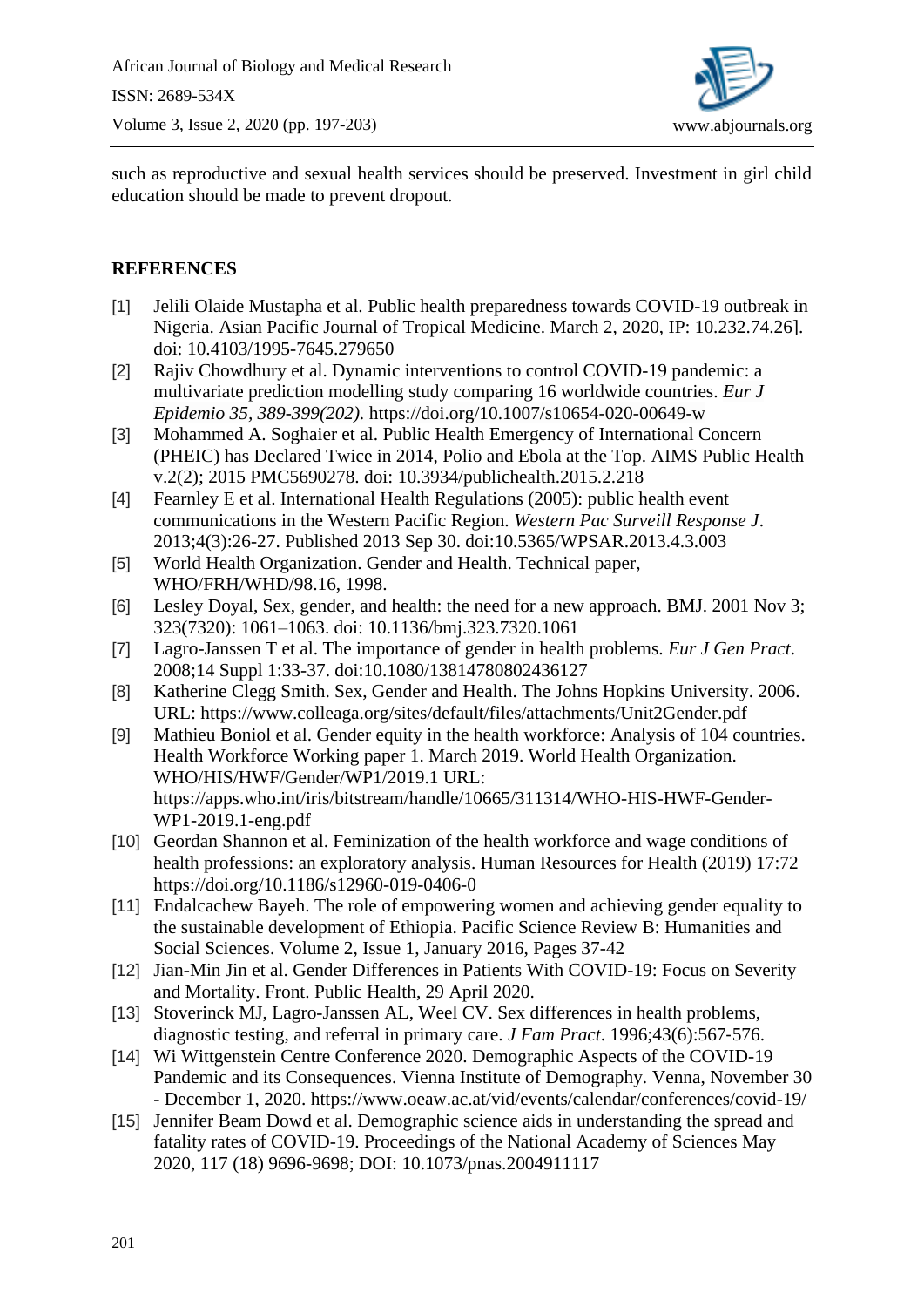

- [16] David Evans et al. What a population's Age Structure Means for COVID-19's Impact in Low-Income Countries. Centre for Global Development. March 25, 2020. [https://www.cgdev.org/blog/what-populations-age-structure-means-covid-19s-impact](https://www.cgdev.org/blog/what-populations-age-structure-means-covid-19s-impact-low-income-countries)[low-income-countries](https://www.cgdev.org/blog/what-populations-age-structure-means-covid-19s-impact-low-income-countries)
- [17] JENNY GRAVES, Why More Men Are Dying From COVID-19 Than Women A Geneticist Explains. The conversation. Science Alert. 21 APRIL 2020
- [18] CDA Analytics Team. COVID-19 Data Analysis, Part 1: Demography, Behavior, and Environment. DIGITAL @ DAI. Mar 23, 2020
- [19] Jin Jian-Min et al. Gender Differences in Patients With COVID-19: Focus on Severity and Mortality. Frontiers in Public Health. Vol.8. 2020. Pg152. DOI=10.3389/fpubh.2020.00152.
- [20] Deanna Paul and Zusha Elinson. 'There's No Escape': Finding New Ways to Help Domestic-Violence Victims Trapped in Lockdown. The Wall Street Journal. June 21, 2020. English Edition.
- [21] 21. Erika Fraser. Impact of COVID-19 Pandemic on Violence against Women and Girls. VAWG Helpdesk Research Report. No. 284. UKaid. 16 March 2020.
- [22] 22. Joht Singh et al. COVID-19: a public health approach to manage domestic violence is needed. The lancet. Vol.5. issue 6, E309, June 01, 2020